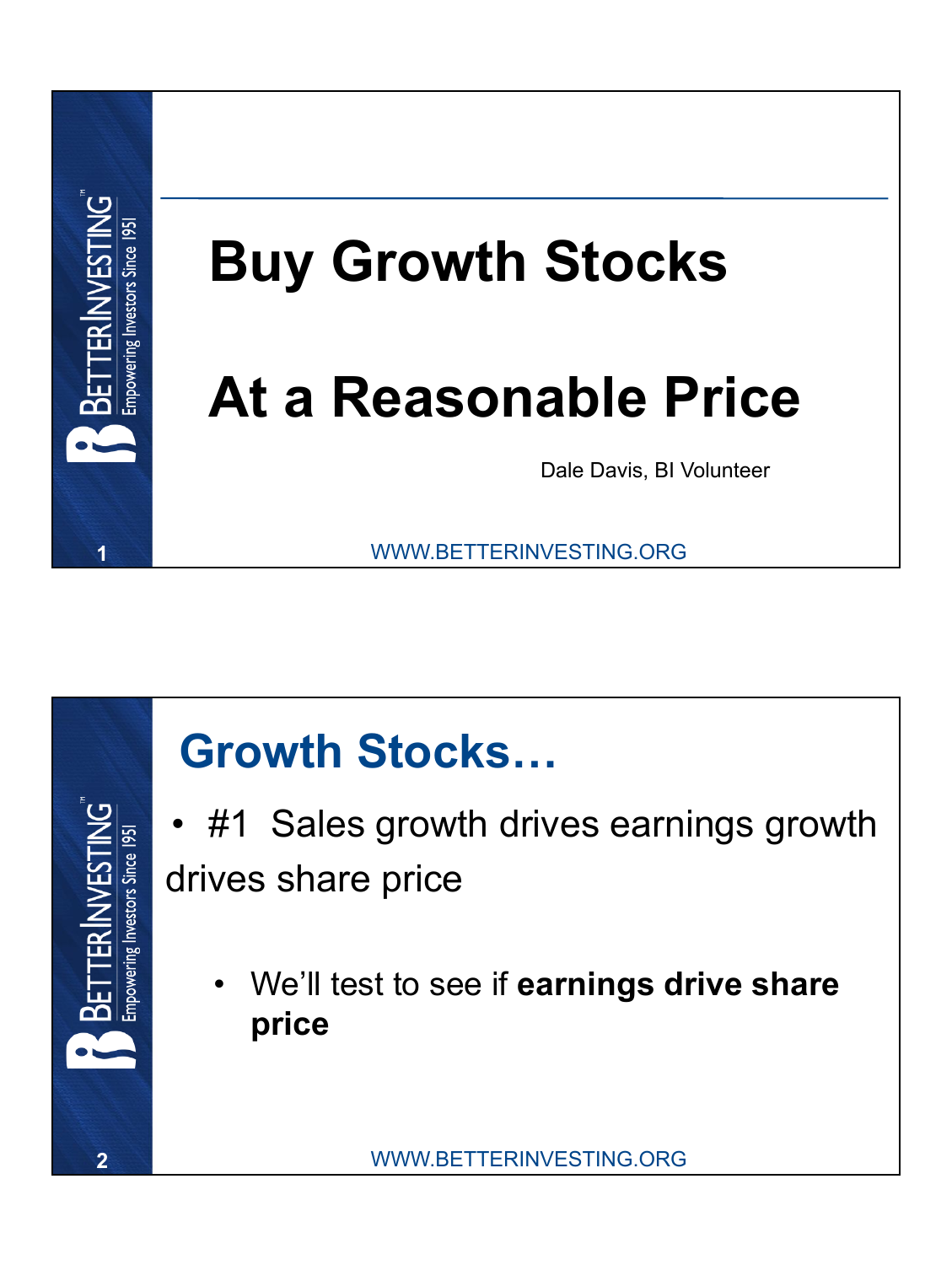



#### **Big Charts (free)**

- Charts of Stocks & Funds
- 1 day to 20+ years
- 1 min to yearly data
- Compare charts, funds & market indexes
- Earnings, dividends, splits
- P/E ranges
- Does not chart **Sales**…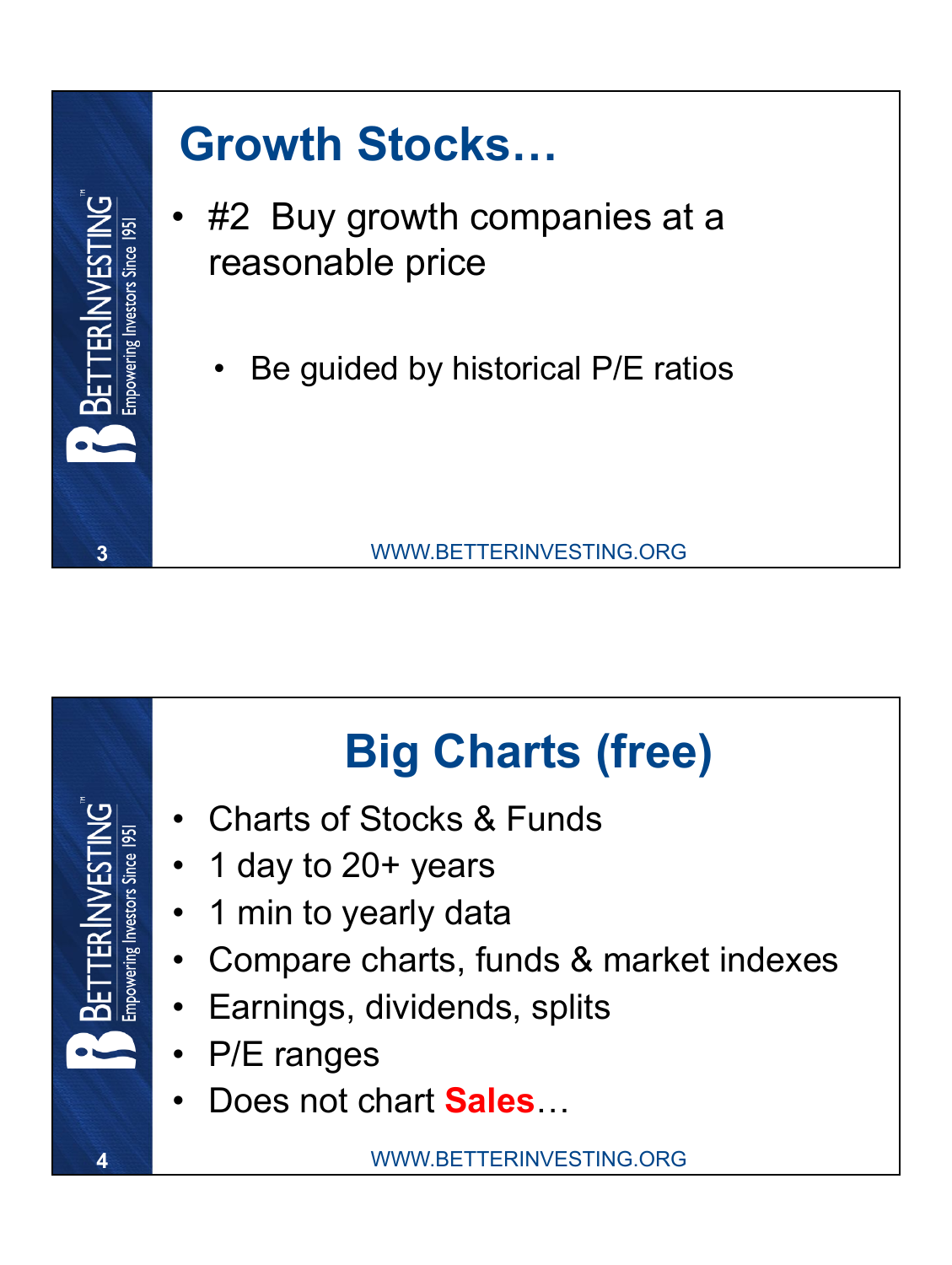

#### **Price, Earnings and P/E**

- #1 Price and Earnings allow you to see how well price follows earnings
	- If price doesn't follow earnings, valuation is a problem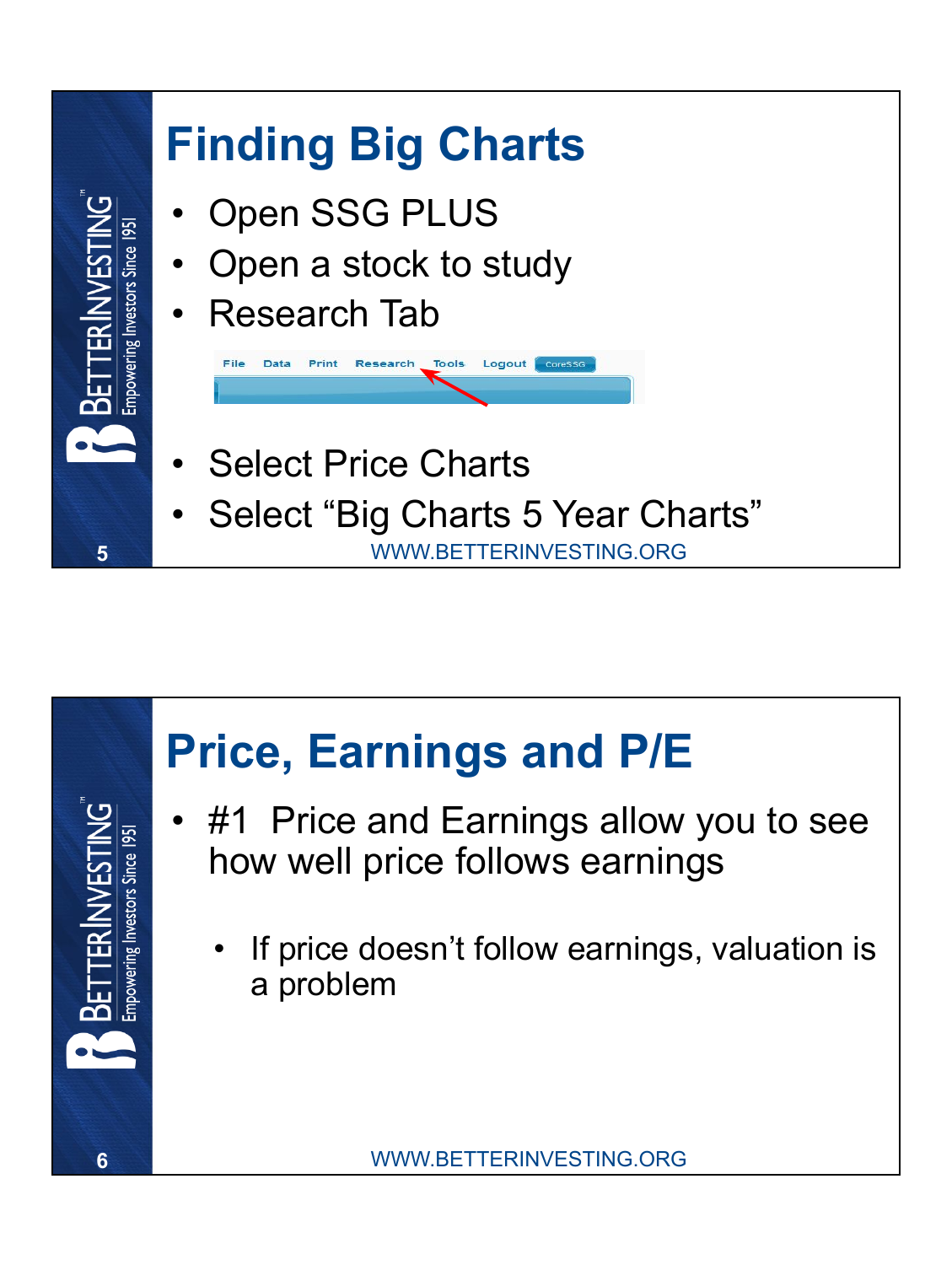### **Price, Earnings and P/E** #2 P/E history allows you to see if a powering Investors Since 195 stock is at an acceptable price Should you buy now or wait?

#### **7** WWW.BETTERINVESTING.ORG



**8** WWW.BETTERINVESTING.ORGS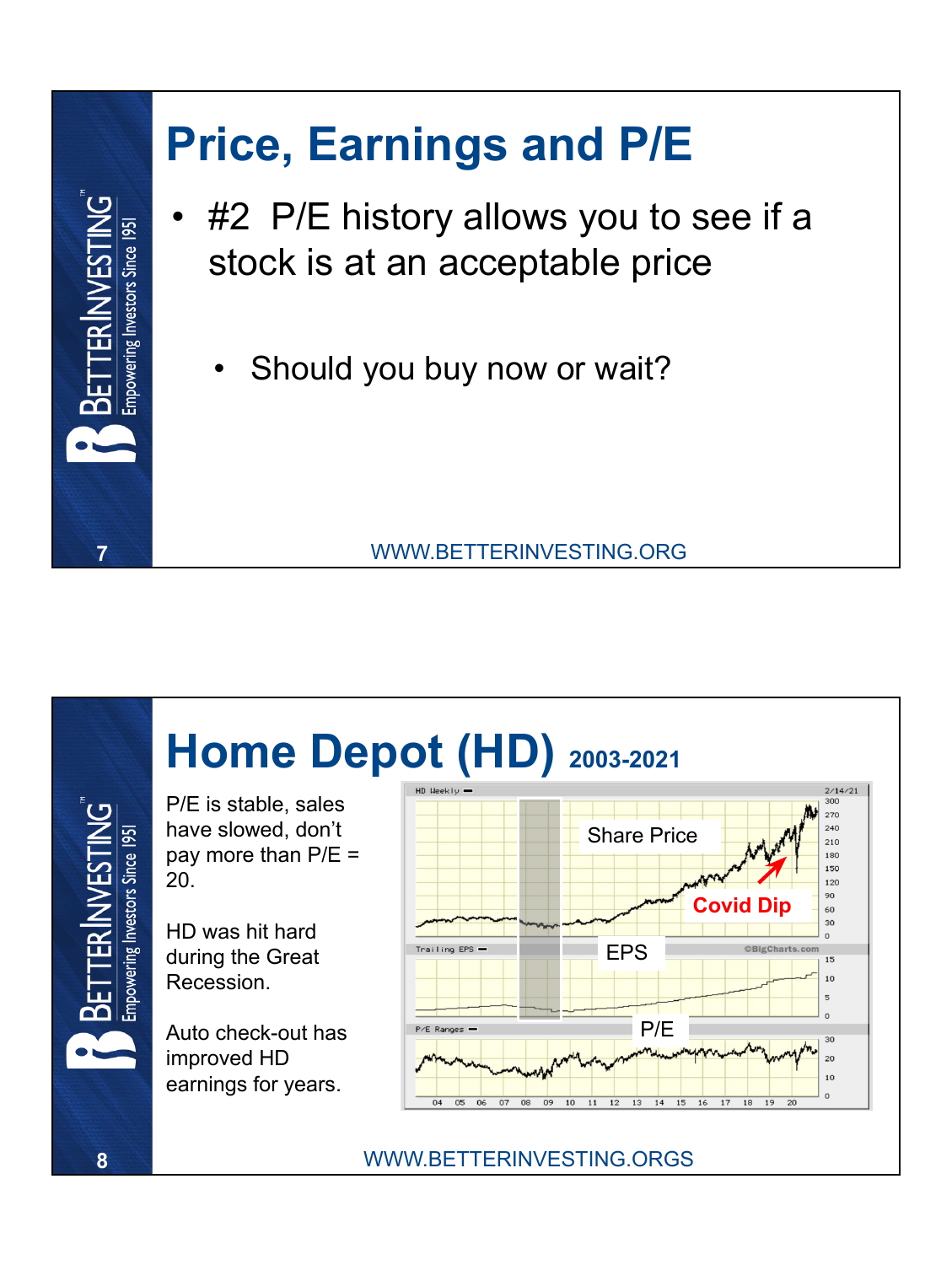

**9** WWW.BETTERINVESTING.ORG

Stock prices do not track earnings well. Stop the study.

Empowering Investors Since 195



#### **Ulta Beauty (ULTA) 2010-2021**

Price tracks EPS well.

Covid dropped price from \$300 to \$130 before it bounced back to \$200 before rising to \$325.

There is likely a pent up demand for their services once the pandemic is over. That demand may (or may not) justify the P/E of 80.



Empowering Investors Since 1951

in<br>E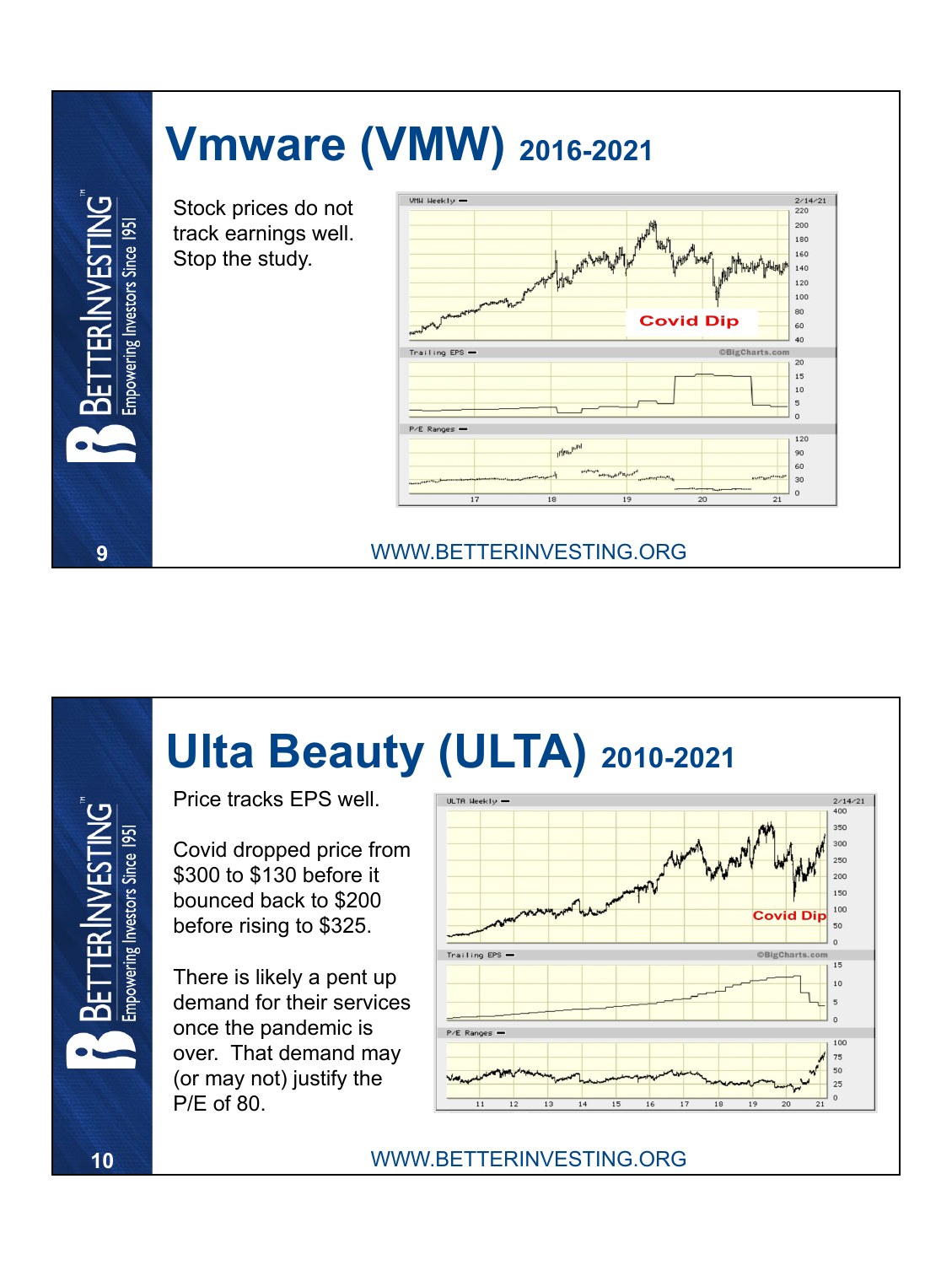#### **Proctor & Gamble (PG) 2002-2015**

Note PG EPS grew throughout the Great Recession (greyed out area.)

This is not a growth stock and price does not follow earnings growth, (earnings declined from 2010-2021 as the stock price rose).

End Study.

oowering Investors Since 1951



## **Microsoft (MSFT) 2006-2021**

**11** WWW.BETTERINVESTING.ORG

Price rose from \$25 in 2013 to \$250 in February 2021, 8 years for a compound annual return of (\$250/\$25)^(1/8) = 1.33 or 33% per year.

Earnings growth experienced a few sputters but grew from \$2 in 2013 to \$7 in 2021 or 3.5 times =  $3.5^{\circ}.0125 = 17\%$  per year.

The P/E is historically high (40). More study is justified.



**12** WWW.BETTERINVESTING.ORG

oowering Investors Since 195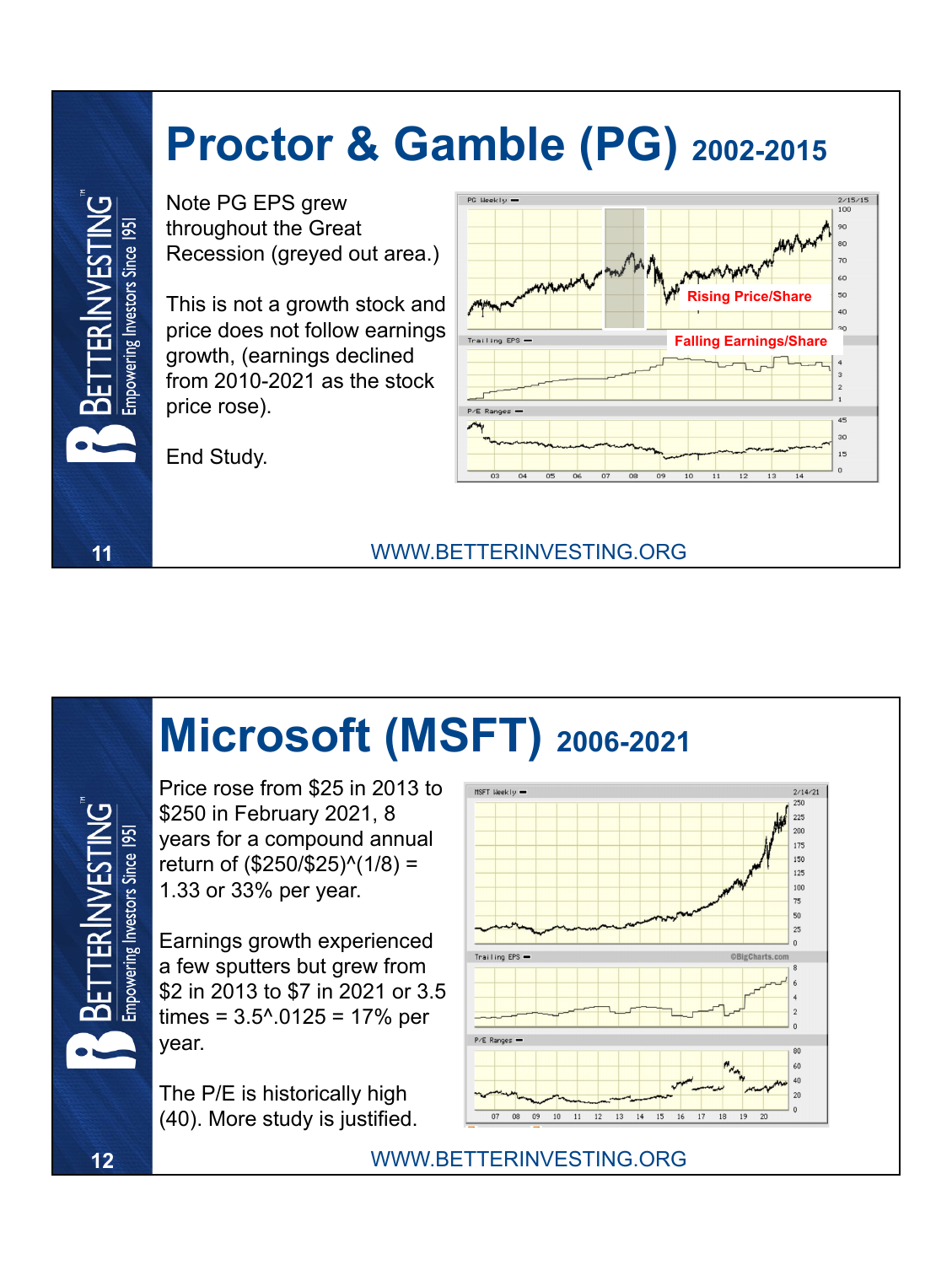#### **Setting up: Big Charts**

Open an SSG PLUS Stock Study…Research Tab, Price Charts, Big Charts Select "Advanced Charting" from near the top of the screen. That brings up the setup menu.





- Always check to see if earnings drive share prices
- Always make sure you are paying historically reasonable prices for your treasures.

powering Investors Since 195

powering Investors Since 195